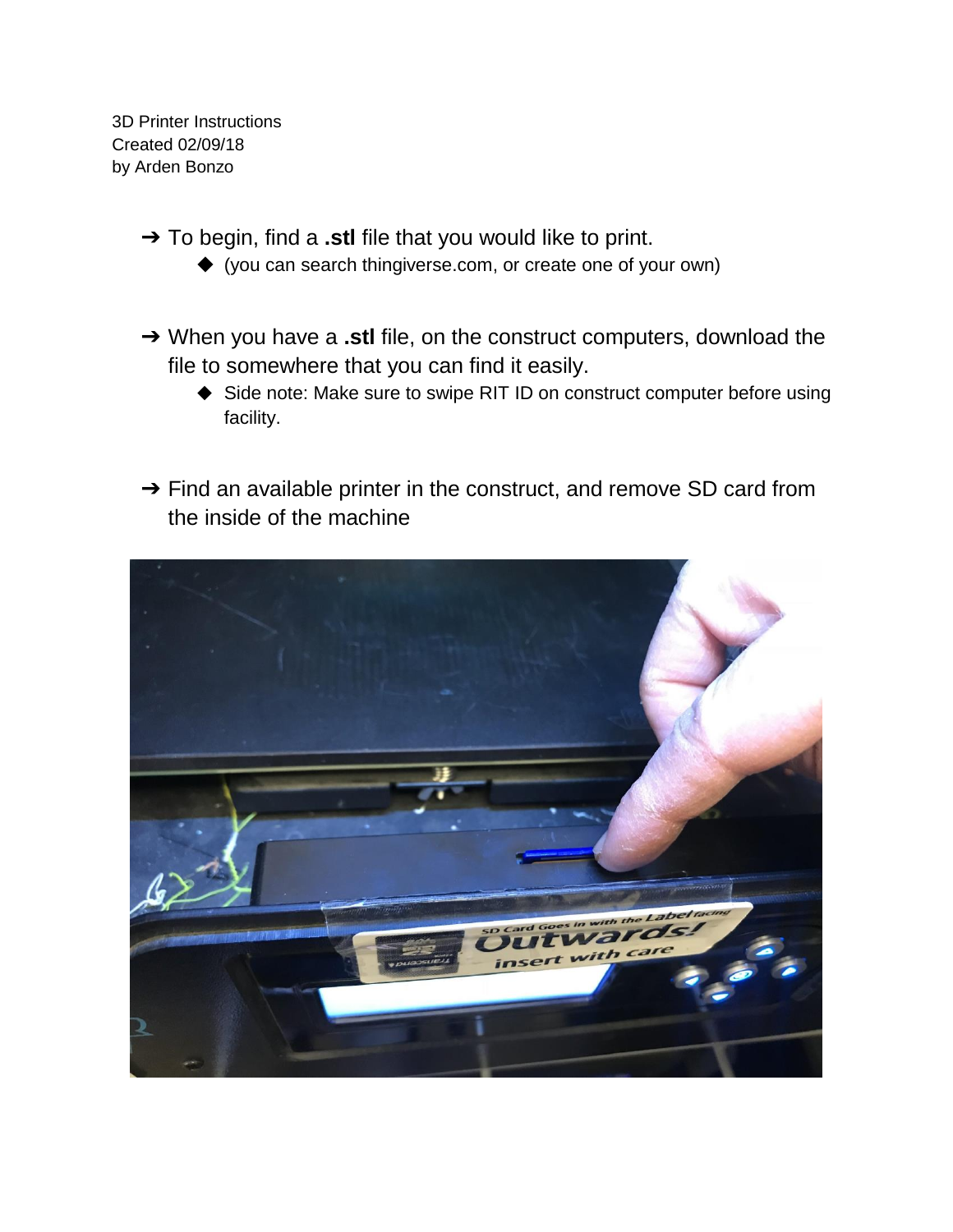

➔ Insert the SD card into the card reader in the computer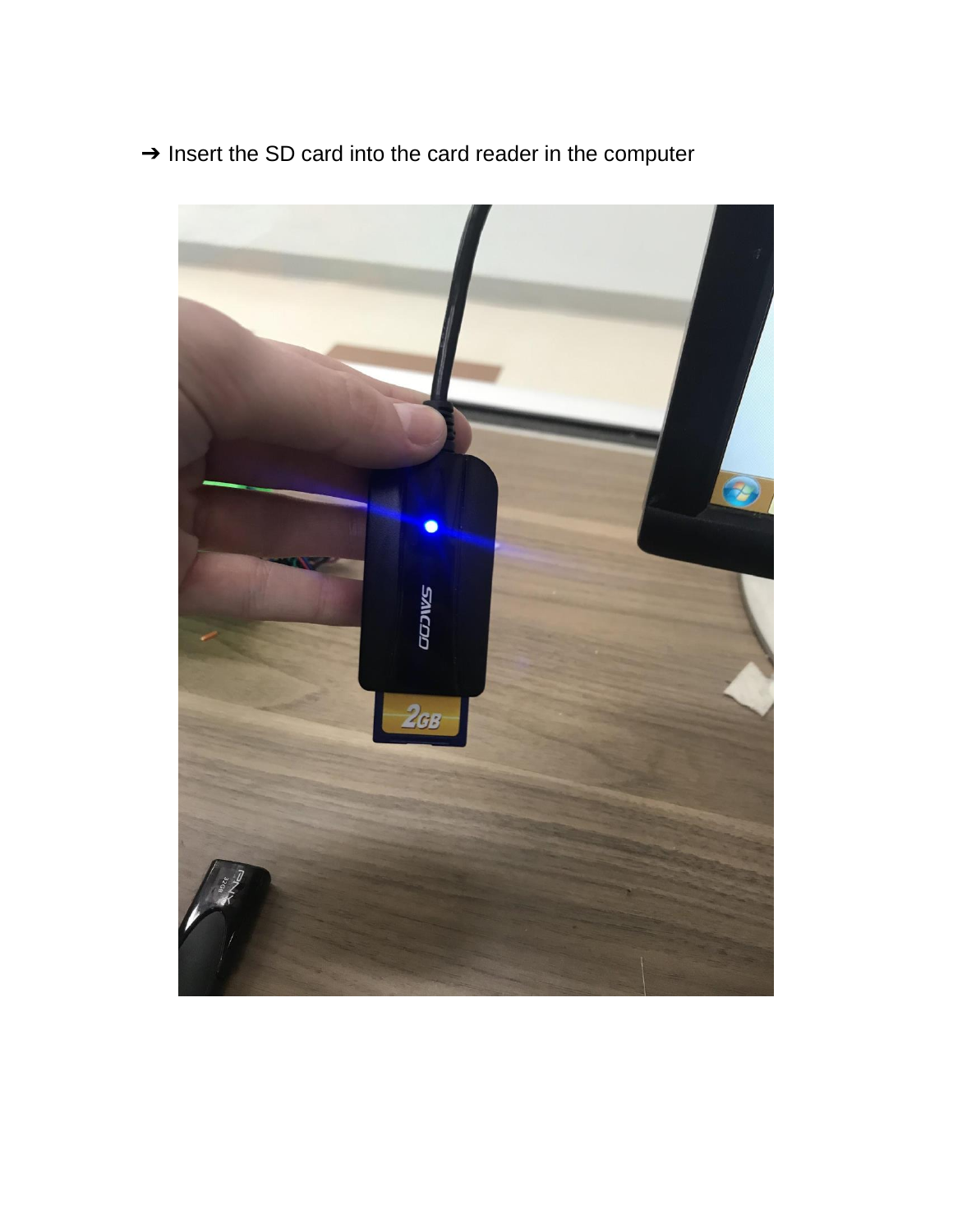## $\rightarrow$  Open up the Cura program which meets the specifications that you are looking for

## ◆ PLA vs. ABS

(found at [http://hack.rit.edu/index.php/tools-equipment/how-to-use-the-flashforge-creator-pro/\)](http://hack.rit.edu/index.php/tools-equipment/how-to-use-the-flashforge-creator-pro/)

In order to get your files into a printable form, they must be exported from the modelling software in .STL or .obj. STL files do not encode units, so in order to make the part print at correct scale, export from your CAD software in millimeters (mm).

• The Construct uses a custom version of Cura to prepare and slice parts. There are four profiles available for Construct users:



- look at our Material Comparison page to decide what material to use for your print.
- ➔ When in Cura, file>load model file, choose your **.stl** file, import to program.

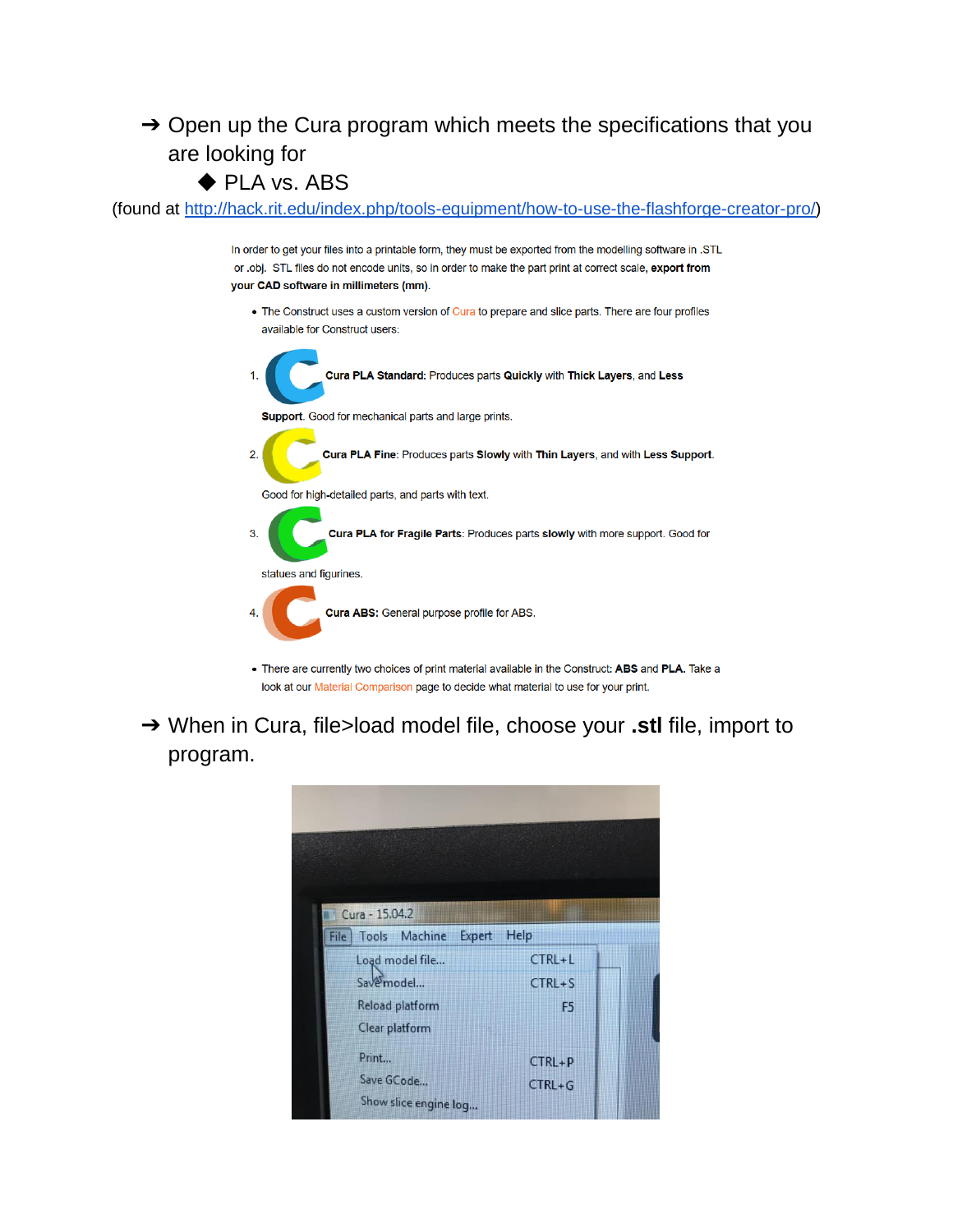→ When the file loads, click on it and manipulate it using the three buttons at the bottom left of the screen



→ Once the object is to size, and feasible for the machine, upload to the SD card.

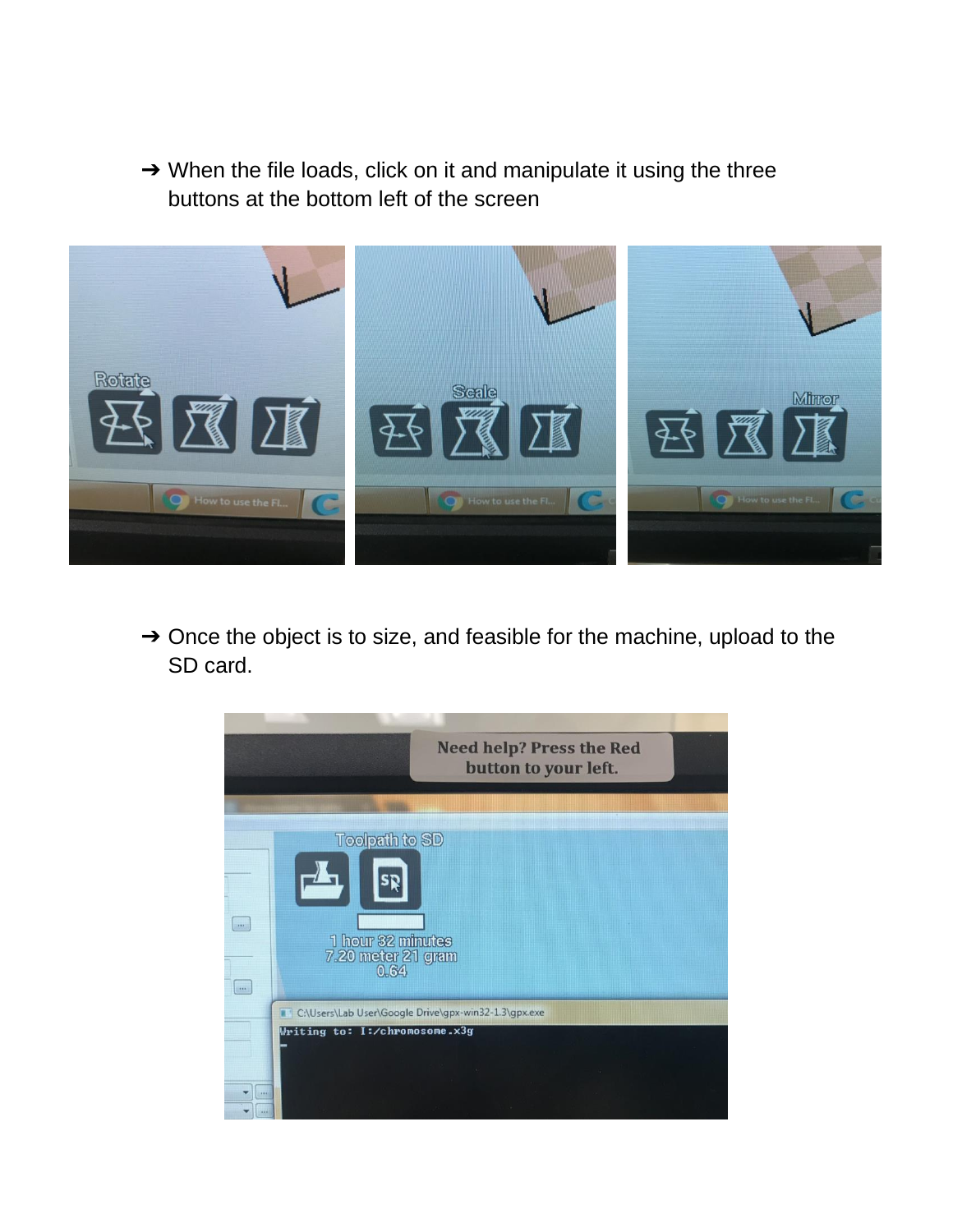→ A new window will open up with a google doc to fill out (email, name of part, material, reason).

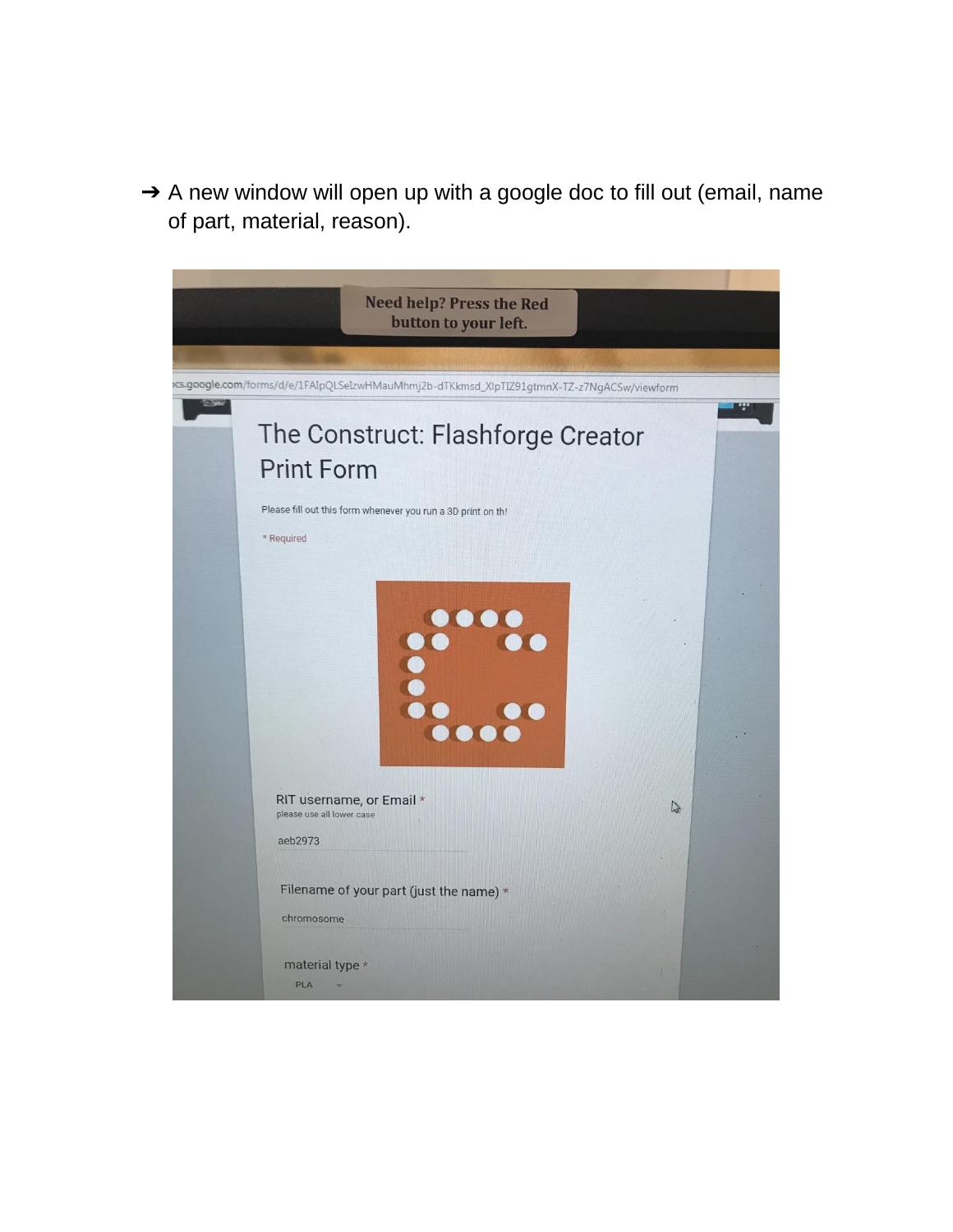→ Eject the SD from the computer and insert into the machine it was taken from.



- ➔ Use the keys next to the screen on the printer to select **main menu>print from SD>"your file name"** 
	- ◆ Watch until the first layer is printed, then return to the printer when it's done.